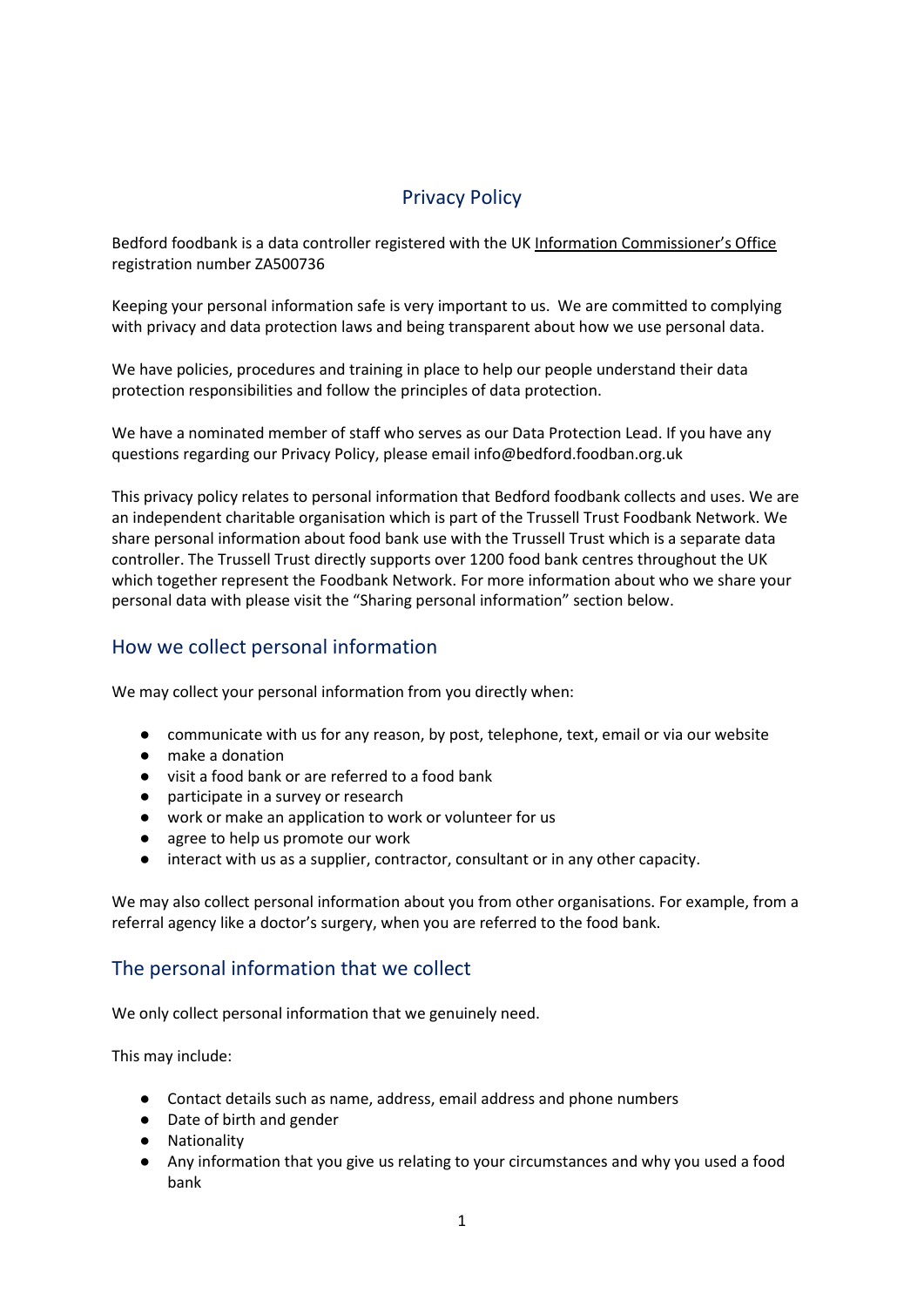- Financial information that you provide to us, for example, when making a donation
- For job and volunteer applicants:
	- your bank account details, tax and residency status
	- references from previous employers or educational institutions
	- contact details for your family members and next of kin
	- qualifications
	- information concerning your health and medical conditions
	- information about your race, ethnicity and sexual orientation
	- details of criminal convictions.

## Our legal basis for processing personal information

Our legal basis for processing personal information is usually for our legitimate interests, or your consent, or for the performance of a contract or to meet our legal obligations.

We may collect and use your personal data if it is necessary for our legitimate interest and so long as its use is fair, balanced and does not unduly impact your rights.

We will ask you to opt in to receiving marketing emails and text messages from us. You can unsubscribe from this at any time.

Usually we will only process sensitive personal data if we have your explicit consent. In extreme situations, we may share your personal details if we believe someone's life is at risk.

We may process personal information because it is necessary for the performance of a contract to which you are a party (or to take steps at your request prior to entering a contract), or because we are legally obliged to do so, for example to meet employment or charity laws.

# Why we collect personal information

We collect and use personal information about people who use food banks, supporters, job applicants and volunteers for a number of reasons.

### **Assisting people that use food banks**

We collect personal information from you directly if you have to use to use a food bank, or via an organisation that refers you to a food bank. Our legal basis for using this information is legitimate interest as we wish to respond to your need for help, and ensure that we are providing help when and where it is most needed. We will share this information with the Trussell Trust which works with us and other food banks to support our network and uses anonymised statistical data to campaign at a national level to challenge the structural issues that lock people into poverty.

### **Developing relationships with supporters**

Our work is made possible because of the generosity of our supporters. We need a good understanding of our supporters so that we can communicate with them effectively and appropriately. We will only send you marketing communications via email or text where you have opted in to receiving them. You can unsubscribe from receiving these communications at any time by contacting info@bedford.foodban.org.uk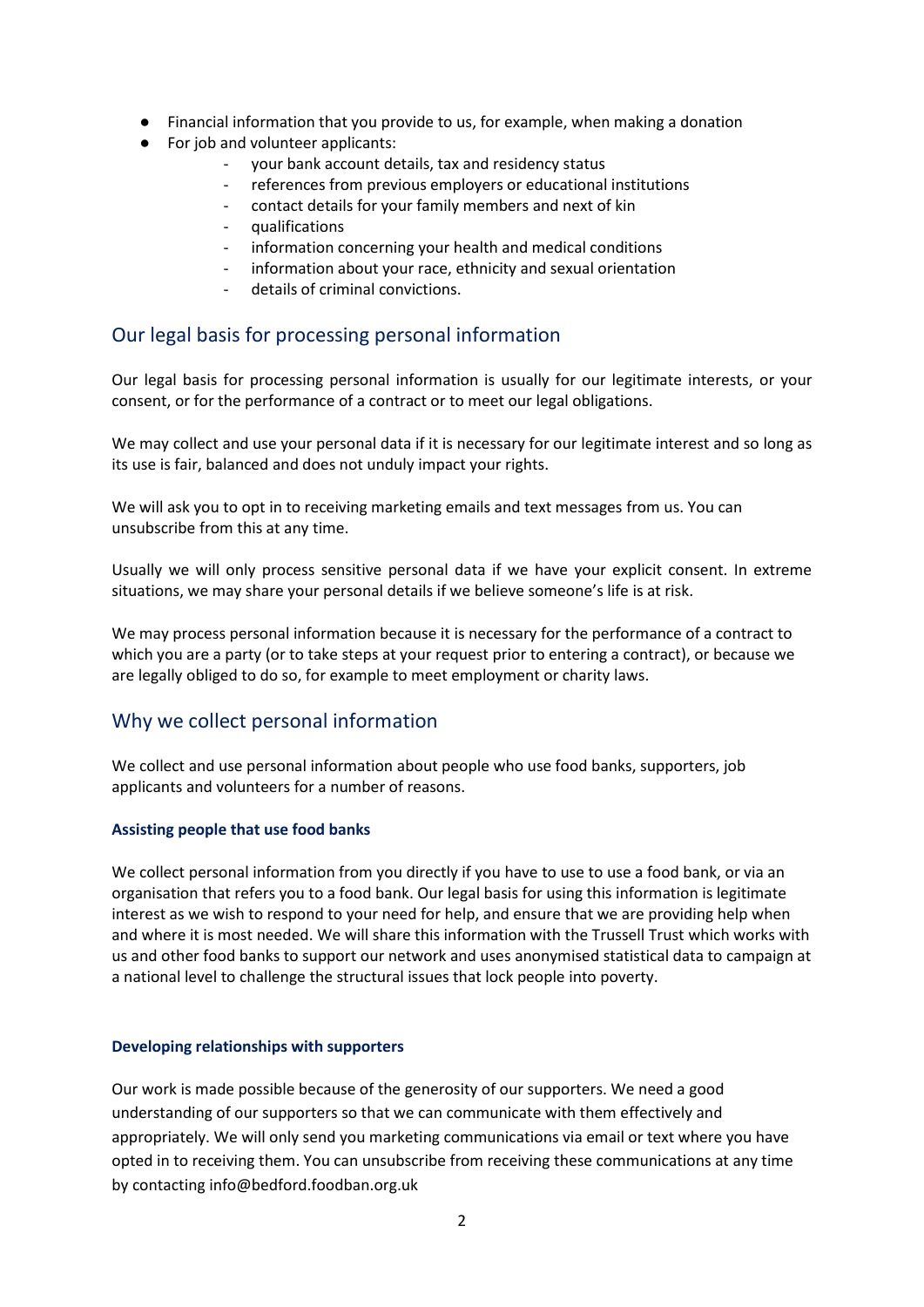### **Processing donations**

If you kindly make a donation to us (of food or money), we will use your personal information to collect your donation and maintain a record of our supporters. Our legal basis for using your personal information for this purpose is to fulfil our legitimate interest and fundraising objective. We are legally required by HMRC to collect some personal information if you choose to gift aid your financial donation.

#### **Dealing with complaints and appeals**

If a complaint is raised with us, we will process the personal information that is provided to us to manage and resolve the complaint or appeal. This may include sharing relevant information with the Trussell Trust or person that the complaint has been made about. Our legal basis for using personal information for this purpose is legitimate interest.

### **Promoting our work**

We will use personal information that you share with us if you agree to help us promote our work. This might include photographs and videos. For example, we may use your information in case studies and stories that we publish or share with the media. We will only use your information for this purpose if you have given your consent for us to do so.

### **Carrying out surveys and research**

If you choose to take part in one of our surveys, we will use the personal information that you provide to process the results of the survey and undertake analysis. We may use a university or work with The Trussell Trust to undertake analysis of survey responses. Survey results are anonymised before being shared or published.

### **Employee and volunteer administration and development**

We will process personal information of our employees to fulfil our contract with them, and to meet our legal obligations as an employer. This includes payroll processing and the provision of training. We are required by law to share some financial information with the HMRC. We may also need to share some personal information with other organisations, for example solicitors, pension providers. Where you volunteer with us, we collect personal information to support the administration of your volunteering activity. Our lawful for processing volunteers' personal information is our legitimate interest or to meet our legal obligations. We share personal information about our employees and volunteers with the Trussell Trust to support the work of the Foodbank Network.

#### **Recruitment**

If you provide us with information about yourself, such as a resume or curriculum vitae, in connection with a job or volunteer application or enquiry, we may use this information to process your enquiry. We will not store this information for any purpose other than that relating to your application. Our legal basis for using your information in this way is for our legitimate interest.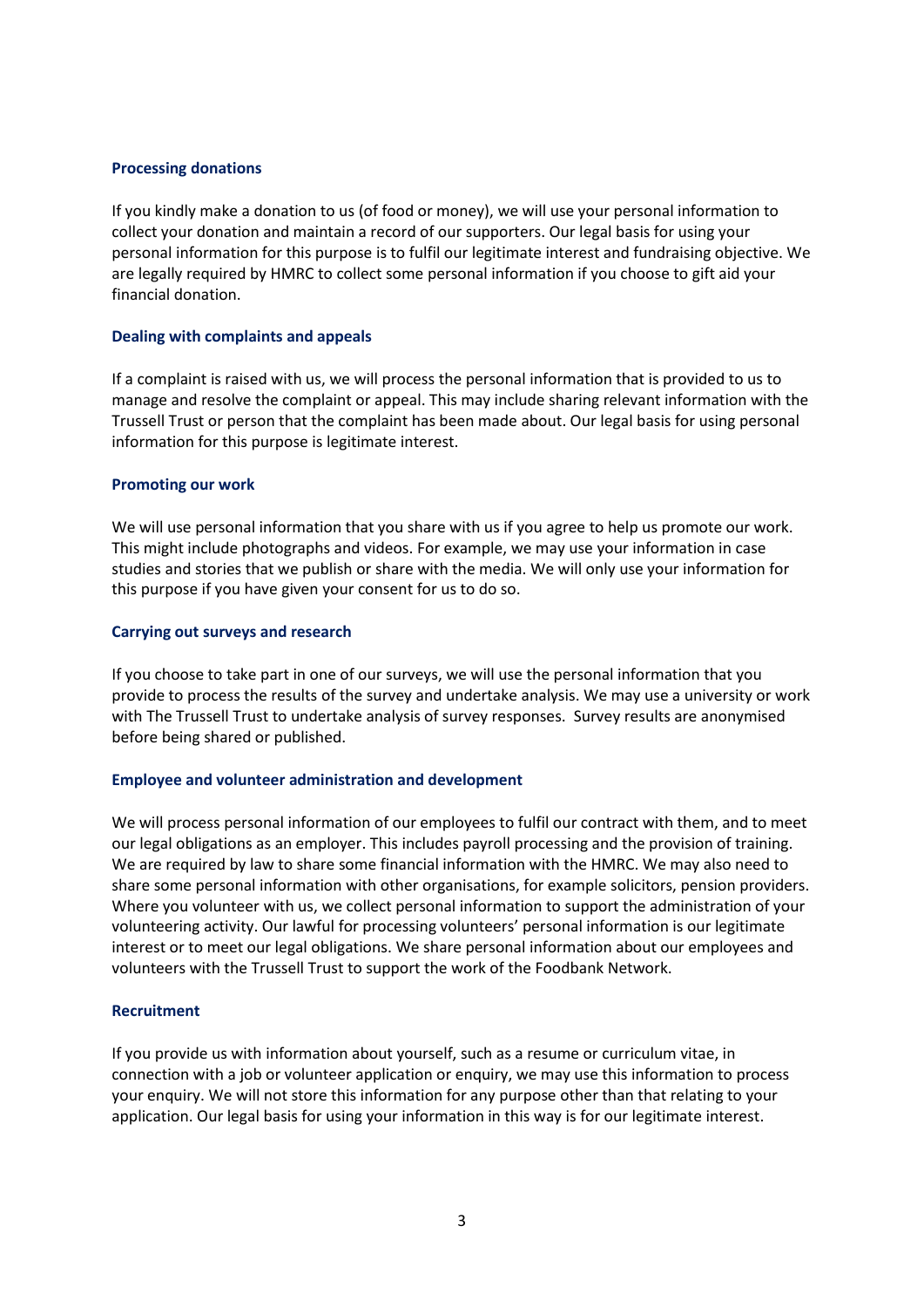### **Undertaking safeguarding activities including DBS checks**

When necessary, we process relevant personal information about employees and volunteers for safeguarding purposes. This might include undertaking DBS and other checks to identify any criminal and other activity we need to be aware of. It may be necessary to share some personal information with relevant authorities such as the police. Our legal basis for this processing is to meet our legal obligations.

### **Processing expenses**

We will use your personal information including your bank account details to process expense claims. Our legal basis for using your information for this is for the performance of a contract.

### **Governance**

We process relevant personal information about existing and potential trustee members for governance purposes. This might include undertaking DBS and other checks to identify any criminal and other activity we need to be aware of to ensure that we select appropriate trustees. Our legal basis for this processing is to meet our legal obligations with the Charity Commission and Companies House.

## Sharing personal information

We will only share your personal information where we need to, where someone's life is at risk or we are required to do so by law.

We may share your personal information with the Trussell Trust which is a separate data controller. The Trussell Trust directly supports over 1200 food bank centres throughout the UK which together represent the Foodbank Network. Where we share your personal information with Trussell Trust we will inform you as outlined in the section "Why we collect personal information" above. We have a data sharing agreement in place with Trussell Trust which sets out what information is shared, why and how we share the data.

We may share your personal information with third party organisations who will process it on our behalf, for example a mailing house, our website administrator or printers. We have data processing agreements or clauses in place with any data processors that we may use.

We may also share your information with our bank to process a payment; our professional advisers (such as our legal advisers) where it is necessary to obtain their advice; and our IT support and data storage providers.

Where required, we will process personal information to comply with our legal obligations. In this respect we may share your personal data to comply with subject access requests; tax legislation; for the prevention and detection of crime; and to assist the police and other competent authorities with investigations including criminal and safeguarding investigations.

### Transferring personal data outside of the EEA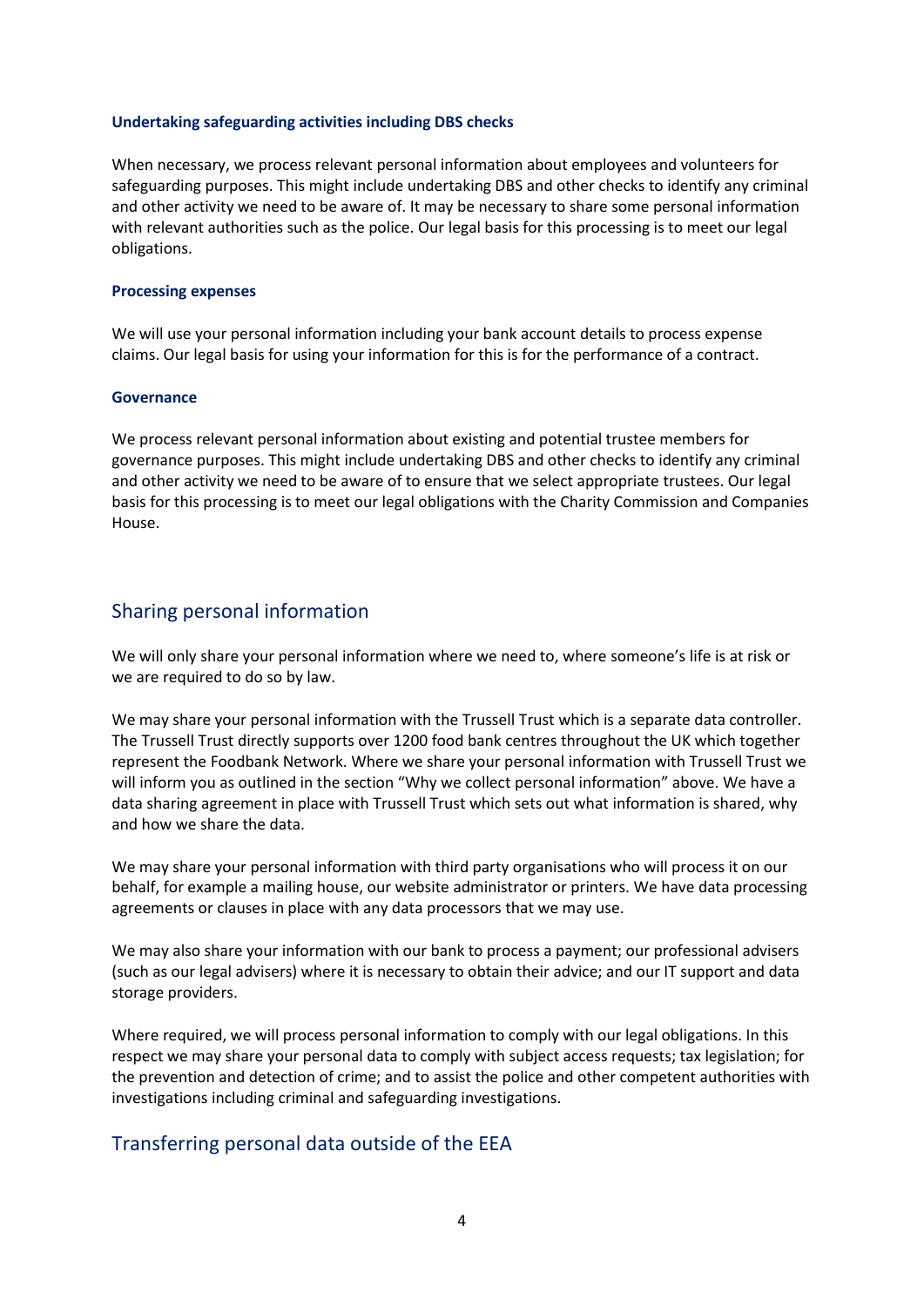At present we do send personal information outside of the EEA. In the future we may use a supplier that hosts servers in another country, for example in the United States. Where we need to transfer personal information to countries or jurisdictions outside the EEA, we ensure they have a similar standard of data protection law in place to that of the UK. We put in place appropriate contracts and agreements with third parties to ensure an appropriate level of data protection and security.

# Cookies and aggregate information collected from our website

We use cookies on our website to store information about how you use our website. A cookie is a piece of data stored on the user's computer tied to information about the user. This enables us to make navigation easier and direct you to information that best corresponds to your interests and country.

Aggregate information is collected from users using Google Analytics. This information includes users' Internet Protocol (IP) addresses, browser type, internet service provider (ISP), referring/exit pages, platform type, date/time of visit, number of clicks, error pages and number of unique visits. This information is not linked to personal profiles or to personally identifiable information provided by users. We use it to analyse visitor trends and use of our website, administer the website and to gather broad demographic information of our website users. To view our cookies policy visit https://www.[bedfordfoodbank.org.uk/cookies/

# Your rights

If you no longer wish to receive communications about products and services from us, please contact info@bedford.foodban.org.uk

You can also unsubscribe at any time to emails that we may send to you about the products and services that we think will be of interest to you. A link to unsubscribe from all direct marketing will be included in any communications.

You also have the right to:

- Ask us for copies of your personal information.
- Tell us to change or correct your personal information if it is incomplete or inaccurate.
- Ask us to restrict our processing of your personal data or to delete your personal data if there is no compelling reason for us to continue using or holding this information.
- Receive from us the personal information we hold about you which you have provided to us, in a reasonable format specified by you, so that you can send it to another organisation.
- Object, on grounds relating to your specific situation, to any of our processing activities where you feel this has a disproportionate impact on you.

For all requests please contact us at [info@bedford.foodban.org.uk.](mailto:info@bedford.foodban.org.uk) We will respond to any request within 28 days.

Please note that we may be entitled to refuse requests where exceptions apply, for example, if we have reason to believe that the personal data we hold is accurate or we can show our processing is necessary for a lawful purpose set out in this Privacy Policy.